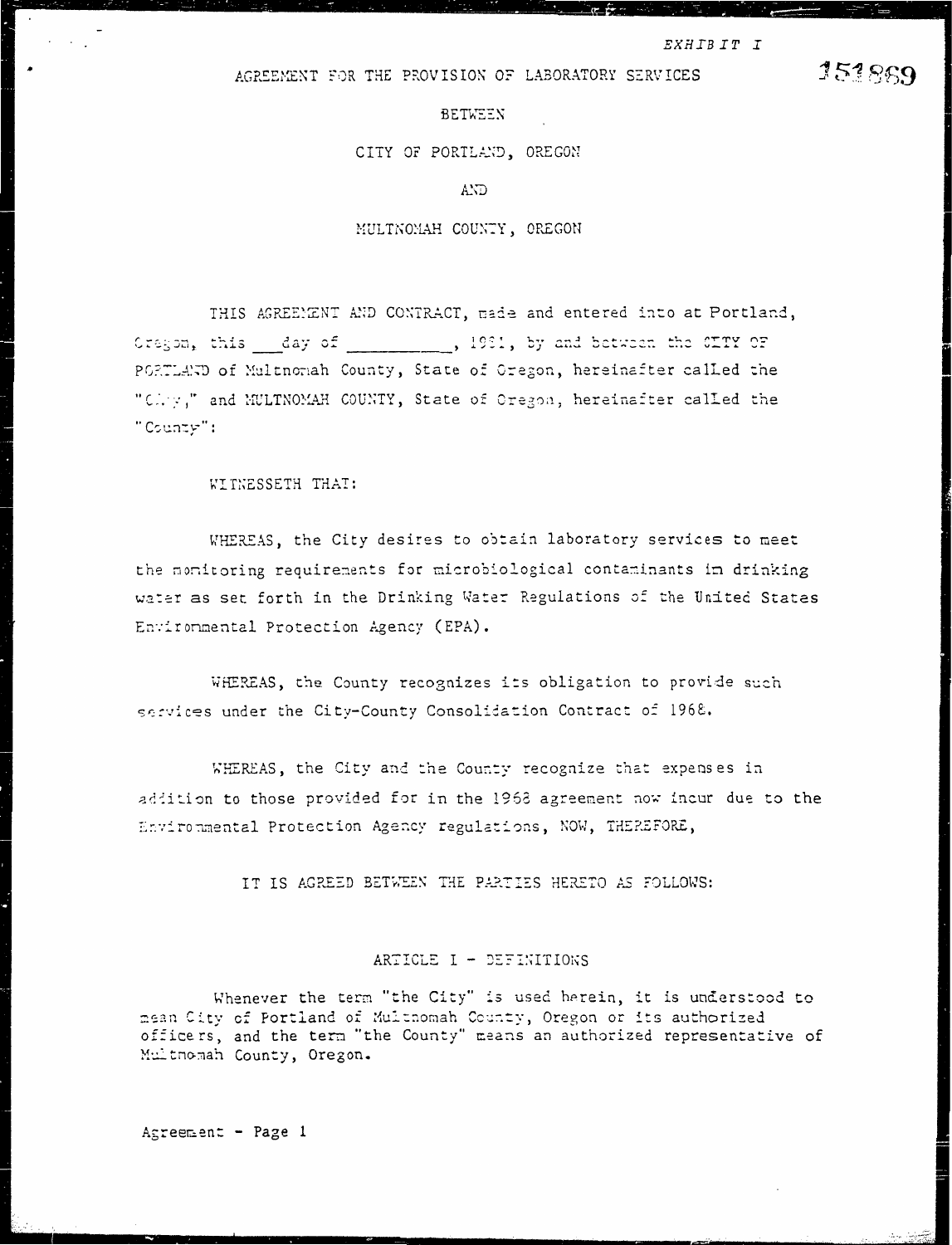# 1. Meet EPA Monitoring Requirements for Microbiological Contaminants

The County will provide laboratory services to meet all applicable State of Oregon and EPA regulations concerning monitoring for microbiological contaminants in drinking water in the City. These regulations include, but are not limited to, the number of water samples to be collected, the method of sample collection, and the method of sample analysis. Results of this monitoring shall be provided to the City,

# 2. Laboratory Certification

The County shall maintain all necessary State of Cregon and EPA certifications for the laboratory performing the sample analysis.

# 3. Registered Sanitarians

Water samples shall be collected by Sanitarians licensed by the State of Oregon.

## 4. Additional Sample Analysis

The County will perform microbiological analysis of drinking water samples collected by the City, in addition to those necessary to meet State and EPA requirements. These additional samples may be collected in connection with storage reservoirs, distribution system, main cleaning, and new main installation activities. Results of these analyses shall be provided to the City.

#### ARTICLE III - OBLIGATIONS OF THE CITY

#### 1. Renumeration

The City shall reimburse the County in the manner described below:

- a. The City will pay the County one-half the costs of the services outlined in Article II of this agreement. The cost of the services outlined in Article II are defined as being the cost of:
	- 1) One Sanitarian, including Labor and Benefits
	- 2) Travel costs for the Sanitarian to fulfill the requirements of this agreement
	- 3) One Laboratory Technician, including Labor and Benefits, and
	- 4) Laboratory supplies, materials, and chemicals associated with the sample analyses.

Agreement - Page 2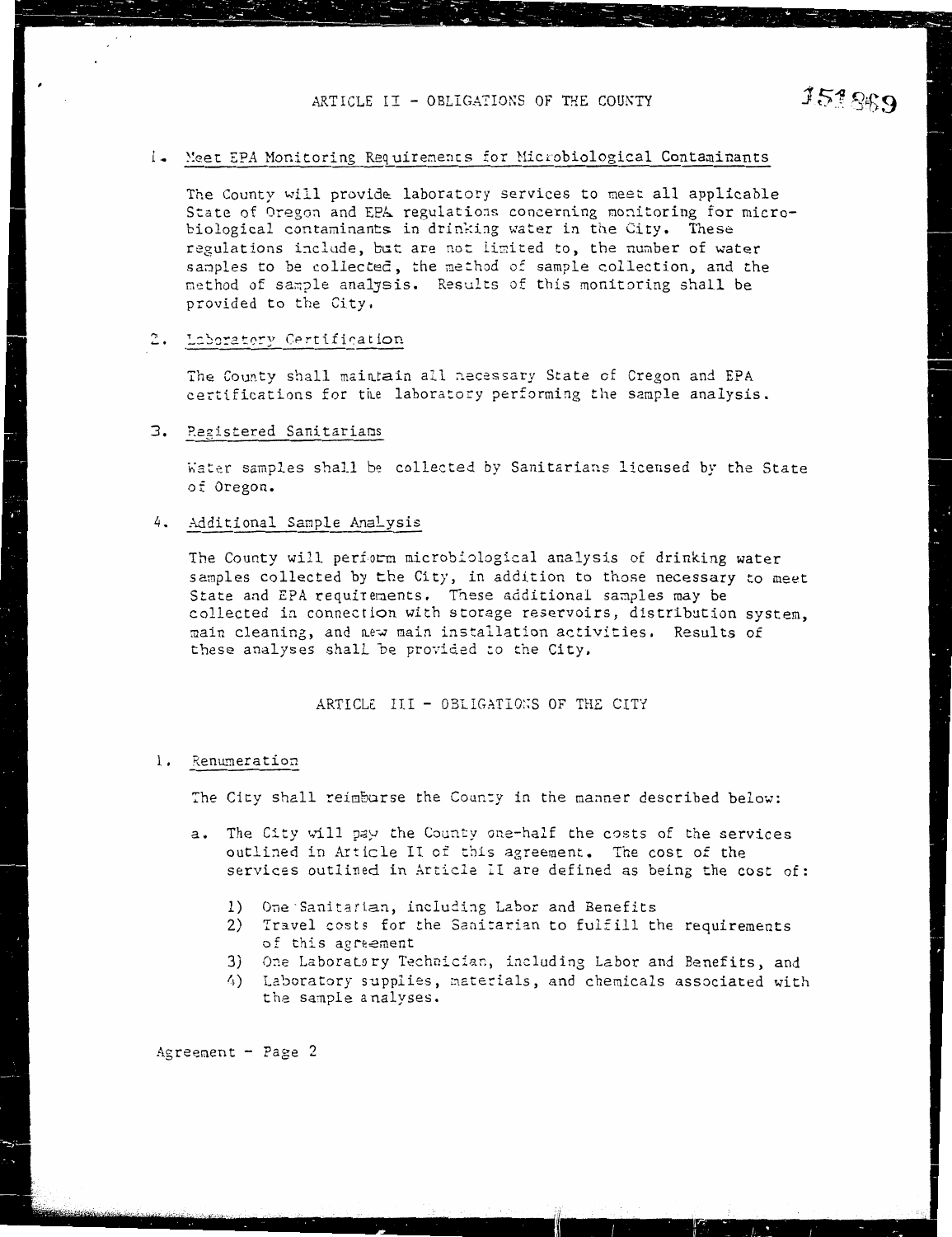b. Payment shall be made quarterly, based on an estimate of the costs as defined above to be incurred in the fiscal year. This estimate shall be prepared by the County and provided to the City in the October preceeding the fiscal year for which the estimate is made.

ARTICLE IV - GENERAL

# Termination

 $\mathcal{L}^{\text{int}}_{\text{int}}$ 

This agreement shall remain in effect unless terminated by mutual agreement of the City and the County.

IN WITNESS WHEREOF, the parties hereto have caused this agreement to be executed in duplicate by their respectively authorized offices or representatives.

CITY OF PORTLAND, OREGON

 $Date$ 

 $By$  Mayor

MULINOMAH COUNTY, OREGON

Date  $\qquad \qquad$   $\qquad$   $\qquad$   $\qquad$   $\qquad$   $\qquad$   $\qquad$   $\qquad$   $\qquad$   $\qquad$   $\qquad$   $\qquad$   $\qquad$   $\qquad$   $\qquad$   $\qquad$   $\qquad$   $\qquad$   $\qquad$   $\qquad$   $\qquad$   $\qquad$   $\qquad$   $\qquad$   $\qquad$   $\qquad$   $\qquad$   $\qquad$   $\qquad$   $\qquad$   $\qquad$   $\qquad$   $\qquad$   $\qquad$   $\qquad$   $\q$ 

 $By$ 

g.<br>Sy'n

a di Grecia del Greco.<br>Nati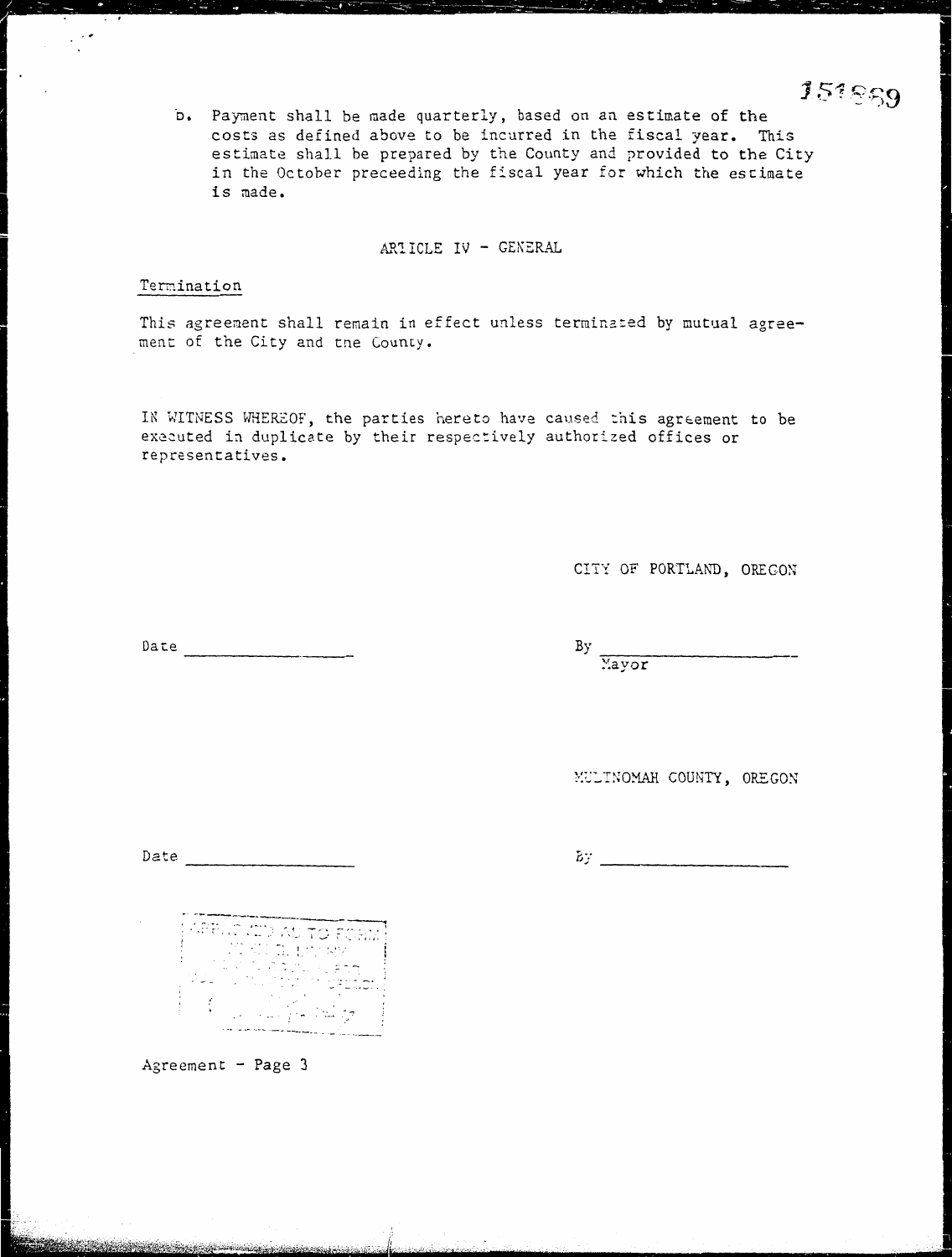ORDINANCE NO. 151869

An Ordinance authorizing an agreement with Multnomah County, State of Oregon, for professional laboratory services to meet United States Environmental Protection Agency monitoring requirements for microbiological contaminants in drinking water, authorizing the drawing and delivery of warrants, and declaring an emergency.

The City of Portland ordains:

Section 1. The Council finds:

- 1. Laboratory services are required to meet the monitoring requirements for microbiological contaminants in drinking water as set forth in the Drinking Water Regulations of the United States Environmental Protection Agency (EPA);
- 2. Multnomah County, State of Oregon, is to provide such services under the City-County Consolidation Contract of 1968, Ordinance No. 126782.
- 3. That expenses in addition to those provided for in the 1968 agreement now incur due to S?A regulations promulgated since that agreement;
- 4. That Multnomah County should be compensated for these additional expenses;
- 5. That the estimated cost of the laboratory services for fiscal year 1981-82 is \$35,652.00.

NOW, THEREFORE, the Council directs:

- a. The Auditor and Mayor are hereby atthorized to enter into an agreement with Multnomah County, State of Oregon, tc provide the above stated professional laboratory services substantially in accordance with the agreement attached to the original only of this Ordinance, marked Exhibit I, and by this reference made a part hereof.
- b. The work herein for the fiscal year 1981-82 shall be charged to the 1981-82 budget, Water Fund, Bureau of Water Works, BUC No. 18620928, Project No. 1627, Object Code 210, and work for subsequent fiscal years shall be similarily charged in those fiscal years.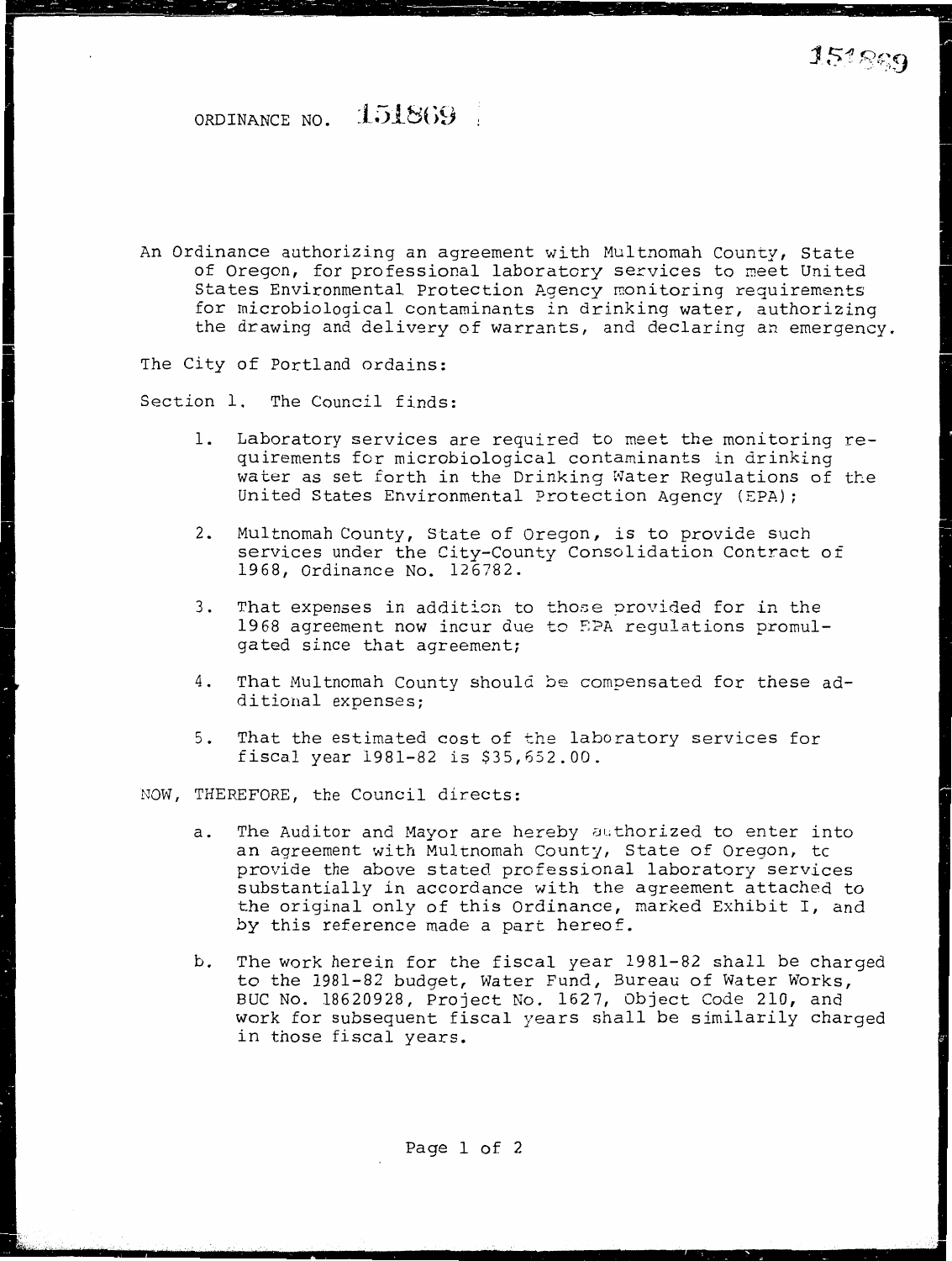# **ORDINANCE No.**

- c. The Mayor and Auditor hereby are authorized to draw and deliver warrants payable to Multnomah County, State of Oregon, for laboratory services rendered in accordance with the agreement attached hereto, when demand is presented, approved by the proper authorities.
- Section 2. The Council declares that an emergency exists because microbiological monitoring of drinking water must continue to be performed to comply with EPA regulations; therefore this Ordinance shall be in force and effect from and after its passage by the Council.

Passed by the Council, **JUL** 1 1981

Mayor Ivancie June 22, 1981 J. Glicker:ct BUC 18620928

Attest:

Serge Guharre

**Page** No.2 of <sup>2</sup>